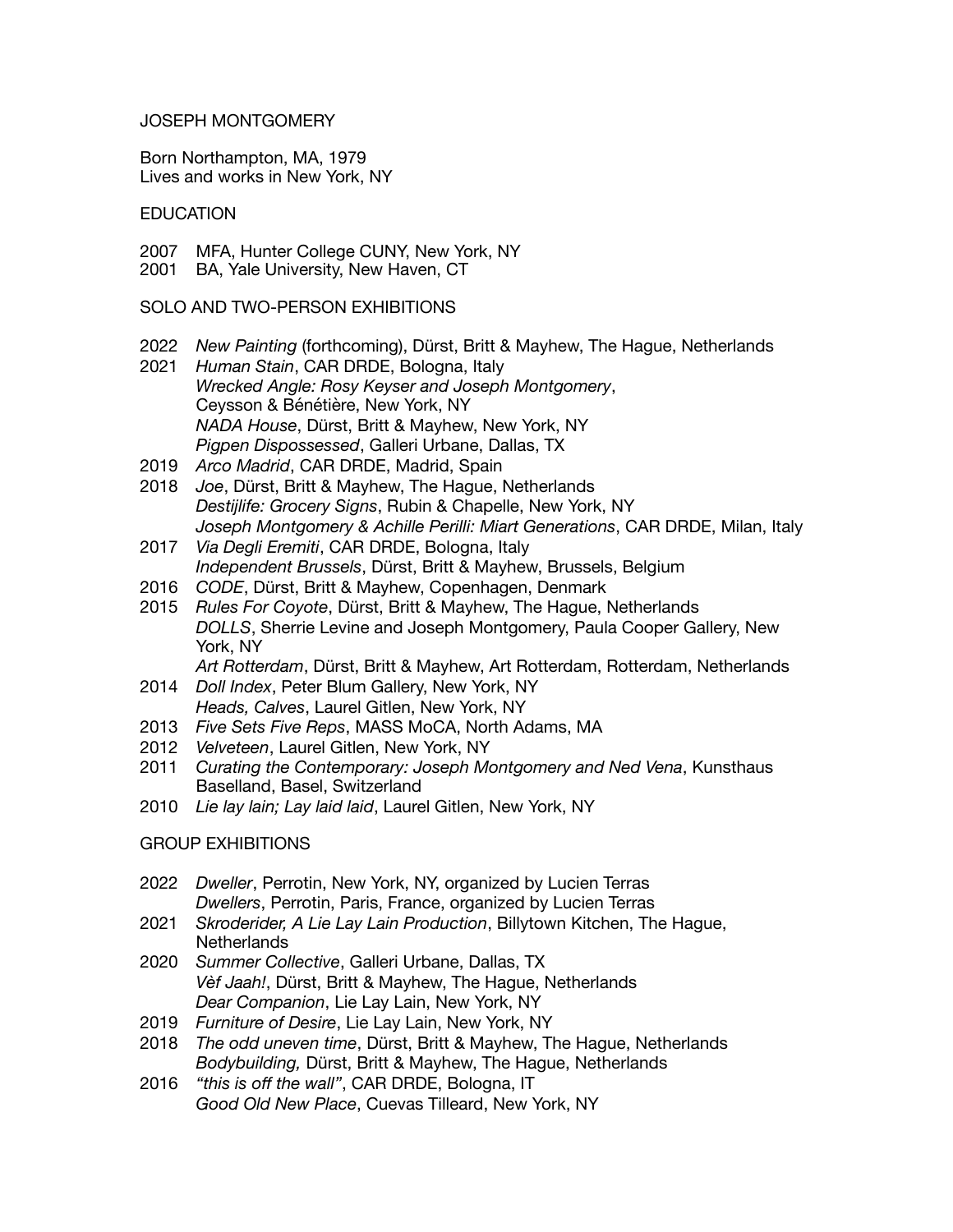*Conversation Between A Mirror And The Sea*, Fourteen 30 Contemporary, Portland, OR *Alicia McCarthy, Joseph Montgomery, Brian Sharp, Jesse Willenbring*, Non-Objectif Sud, Tulette, France *The Assembled Painting*, SUNY Westchester Fine Arts Gallery, Valhalla, NY 2015 *Becoming the Image: Jessica Mein, Joseph Montgomery, Patricia Treib*, projects | at fifteen, Tel Aviv, Israel *The Air Is An Absence Held*, Ray Smith Studio, Brooklyn, NY *Casting Couch*, Billytown, The Hague, Netherlands *Black/White*, Ameringer | McEnery | Yohe, New York, NY 2014 *OK Great Thanks This Is So Ridiculous*, ACME, Los Angeles, CA *Roving Room*, Habersham Mills, Demorset, GA *Black/White*, LaMontagne Gallery, Boston, MA 2013 *Painter, Painter*, The Walker Art Center, Minneapolis, MN *DNA: Strands of Abstraction*, Loretta Howard Gallery, New York *The Made-up Shrimp Hardly Enlightens Some Double Kisses*, Laurel Gitlen, New York *An Annotated Exhibition*, Hilary Crisp, London 2012 *Creature from the Blue Lagoon*, curated by Bob Nickas, Martos Gallery, Bridgehampton, NY. *What is the use of being a boy if you are going to grow up to be a man*, curated by Alexander Mayhew, Annie Gentils Gallery, Antwerp, Belgium *Into the Surface*, Brand New Gallery, Milan, Italy

- 2011 *The 2011 Bridgehampton Biennial*, curated by Bob Nickas, Bridgehampton, NY (catalogue)
- 2010 *Looking Back: The Fifth White Columns Annual*, curated by Bob Nickas, White Columns, New York, NY
- *Meet Me at the Bottom of the Pool*, Martos Gallery, Bridgehampton, NY 2009 *Cave Painting 2*, Gresham's Ghost, New York, NY

*To the left of the rising sun*, Small A Projects, Greenwich, NY

2007 *Wu-Tang/Googolplex*, Gavin Brown's enterprise @ Passerby, New York, NY *Unfathom*, Max Protetch, New York, NY

# **CURATORIAL**

- 2021 *Skroderider*, Lie Lay Lain, Billytown, The Hague, NL
- 2020 *Dear Companion*, Lie Lay Lain, New York, NY
- 2019 *Furniture of Desire*, Lie Lay Lain, New York, NY
- 2009 *Don't Perish*, Leo Koenig Inc., New York, NY
- 2008 *Rose Colored Glasses*, Gavin Brown's Enterprise @ Passerby, New York, NY

#### PUBLIC COLLECTIONS

Walker Art Center, Minneapolis, MN The Capital Group, Los Angeles, CA Centraal Museum, Utrecht, Netherlands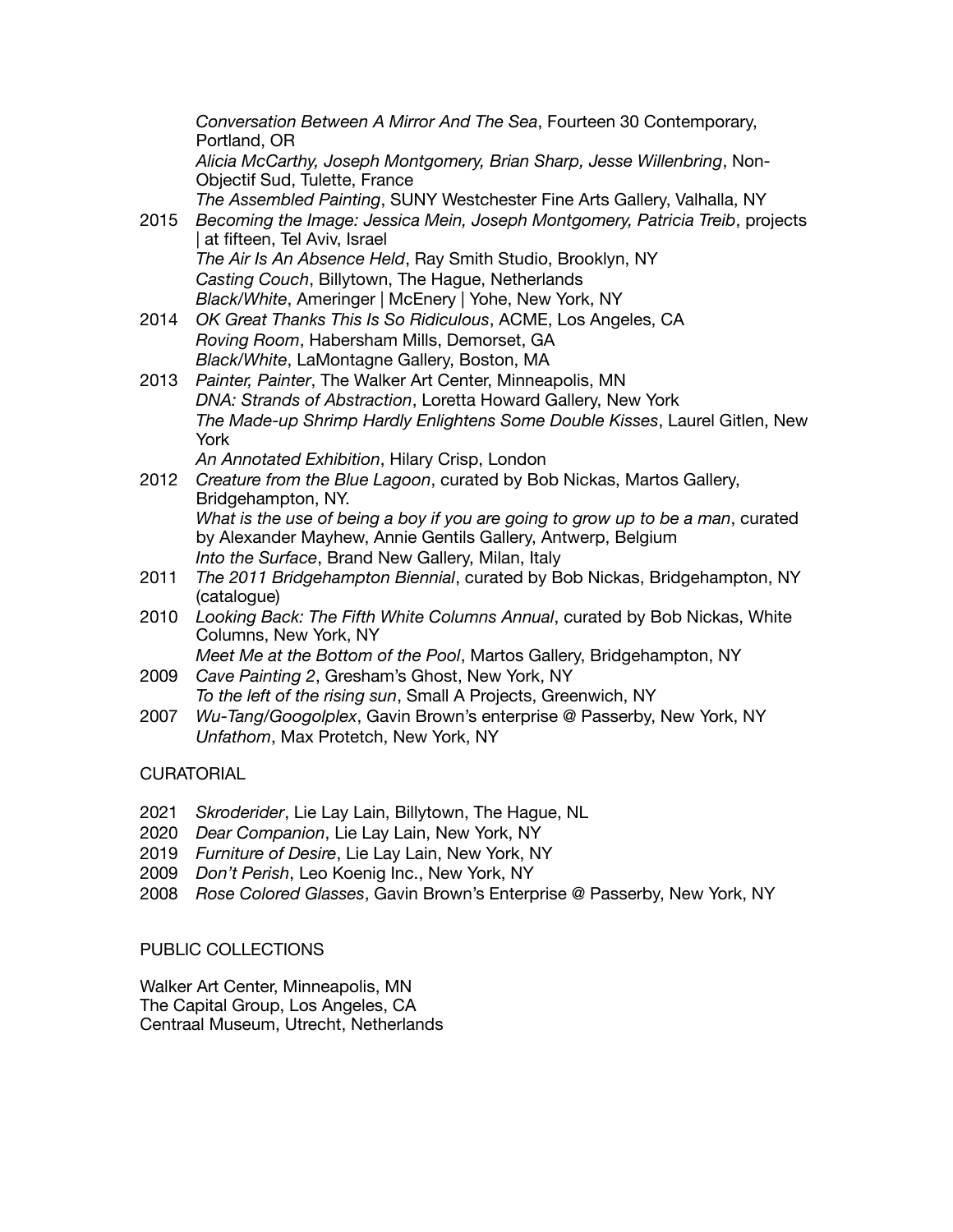#### **RESIDENCIES**

Mahler & Lewitt Studios, Spoleto, IT Non Objectif Sud, Tulette, FR Billytown, The Hague, NL

### **BIBLIOGRAPHY**

2021 Federica Fiumelli, "A profound and personal way of looking at things: Interview with Joseph Montgomery," Wall Street International, November 12, 2021. Emanuela Zanon, "Joseph Montgomery. Human Stain," Juliet, November 11, 2021.

Amanda Millet-Sorsa, "Rosy Keyser & Joseph Montgomery: *Wrecked Angle,"*  The Brooklyn Rail, July - August.

- 2019 Art Viewer, "Joseph Montgomery and Willen Hussem at Dürst Britt & Mayhew," January 11, 2019.
- 2018 Eline van der Haak, "Beweging gevangen in stilstand," Den Haag Centraal, December 2018 Albertus Pieters, "Joseph Montgomery, Joe; Dürst Britt & Mayhew, The Hague," Villa Next Door, December 22, 2018. Paul Voors, "Joseph Montgomery – Dürst Britt & Mayhew," Kunst blijft een raadsel, December 7, 2018. Frits Dijcks, "Joe and Joseph @ Dürst Britt & Mayhew," Jegens & Tevens, November 14, 2018. Marco Tagliafierro, "Joseph Montgomery CAR DRDE/Bologna, Review," Flash Art, February 8, 2018. Elettra Stamboulis, "The American Gaze on Spoleto. Joseph Montgomery in Bologna," Artribune, January 18, 2018. Mousse Magazine, "Joseph Montgomery Via Degli Eremiti at CAR DRDE Bologna," January 2018. 2016 Andrew M. Goldstein, "5 Rising Stars to Discover at the Inaugural Code Art Fair,"
- Artspace, August 2016. Brian Alfred, "Sound and Vision: Episode 13 / Joseph Montgomery," Sound and Vision, May 2016.
- 2015 Doug McClemont, "Joseph Montgomery," (review), ArtNews, February 2015. Alexandra Nicolaides, "Upcycled: Joseph Montgomery's Painting Remixes," (review), Artcritical.com, Monday, January 12, 2015.
- 2014 Peter Plagens, "Modern Art, Intellectual Property and Lilliputian Forms," (review), The Wall Street Journal, Saturday, November 22, 2014. Michael Rutherford, "Joseph Montgomery, Interview," Painter's Bread, 20 January.
- 2013 Eric Crosby, "Joseph Montgomery: Modeling Abstraction in 3D," Untitled (Blog), The Walker Art Center, 25 June. Sebastian Smee, "Beauty, brilliance at MASS MoCA" (review), The Boston Globe, 15 June 2013. Charles Bonenti, "Art born from everyday at MASS MoCA" (review), The Berkshire Eagle, May 24, 2013. John Seven, "Art-work" (review), The North Adams Transcript, May 24, 2013. Ted Lodos, "Art: Playing Field," Vogue, January, 58.
- 2012 Cristina Travaglini, "Painter, Painter," interview with Eric Crosby and Bartholomew Ryan, Kaleidoscope 17, Winter 2012/2013.